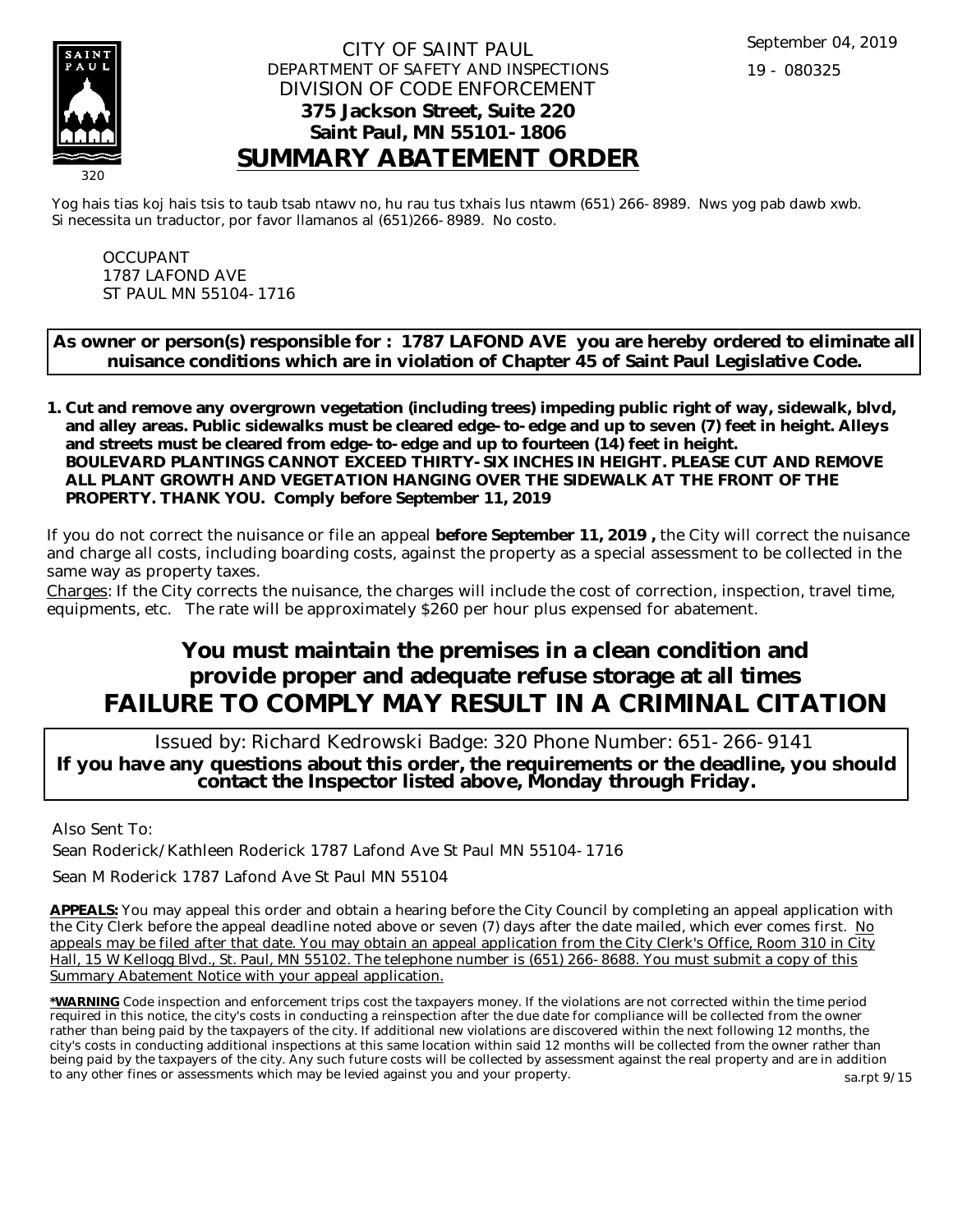

#### CITY OF SAINT PAUL DEPARTMENT OF SAFETY AND INSPECTIONS DIVISION OF CODE ENFORCEMENT **375 Jackson Street, Suite 220 Saint Paul, MN 55101-1806 SUMMARY ABATEMENT ORDER**

Yog hais tias koj hais tsis to taub tsab ntawv no, hu rau tus txhais lus ntawm (651) 266-8989. Nws yog pab dawb xwb. Si necessita un traductor, por favor llamanos al (651)266-8989. No costo.

SEAN RODERICK 1787 LAFOND AVE ST PAUL MN 55104-1716

**As owner or person(s) responsible for : 1787 LAFOND AVE you are hereby ordered to eliminate all nuisance conditions which are in violation of Chapter 45 of Saint Paul Legislative Code.**

**Cut and remove any overgrown vegetation (including trees) impeding public right of way, sidewalk, blvd, 1. and alley areas. Public sidewalks must be cleared edge-to-edge and up to seven (7) feet in height. Alleys and streets must be cleared from edge-to-edge and up to fourteen (14) feet in height. BOULEVARD PLANTINGS CANNOT EXCEED THIRTY-SIX INCHES IN HEIGHT. PLEASE CUT AND REMOVE ALL PLANT GROWTH AND VEGETATION HANGING OVER THE SIDEWALK AT THE FRONT OF THE PROPERTY. THANK YOU. Comply before September 11, 2019**

If you do not correct the nuisance or file an appeal **before September 11, 2019 ,** the City will correct the nuisance and charge all costs, including boarding costs, against the property as a special assessment to be collected in the same way as property taxes.

Charges: If the City corrects the nuisance, the charges will include the cost of correction, inspection, travel time, equipments, etc. The rate will be approximately \$260 per hour plus expensed for abatement.

# **You must maintain the premises in a clean condition and provide proper and adequate refuse storage at all times FAILURE TO COMPLY MAY RESULT IN A CRIMINAL CITATION**

 Issued by: Richard Kedrowski Badge: 320 Phone Number: 651-266-9141 **If you have any questions about this order, the requirements or the deadline, you should contact the Inspector listed above, Monday through Friday.**

Also Sent To: **Occupant** 

Sean M Roderick 1787 Lafond Ave St Paul MN 55104

**APPEALS:** You may appeal this order and obtain a hearing before the City Council by completing an appeal application with the City Clerk before the appeal deadline noted above or seven (7) days after the date mailed, which ever comes first. No appeals may be filed after that date. You may obtain an appeal application from the City Clerk's Office, Room 310 in City Hall, 15 W Kellogg Blvd., St. Paul, MN 55102. The telephone number is (651) 266-8688. You must submit a copy of this Summary Abatement Notice with your appeal application.

**\*WARNING** Code inspection and enforcement trips cost the taxpayers money. If the violations are not corrected within the time period required in this notice, the city's costs in conducting a reinspection after the due date for compliance will be collected from the owner rather than being paid by the taxpayers of the city. If additional new violations are discovered within the next following 12 months, the city's costs in conducting additional inspections at this same location within said 12 months will be collected from the owner rather than being paid by the taxpayers of the city. Any such future costs will be collected by assessment against the real property and are in addition to any other fines or assessments which may be levied against you and your property. sa.rpt 9/15